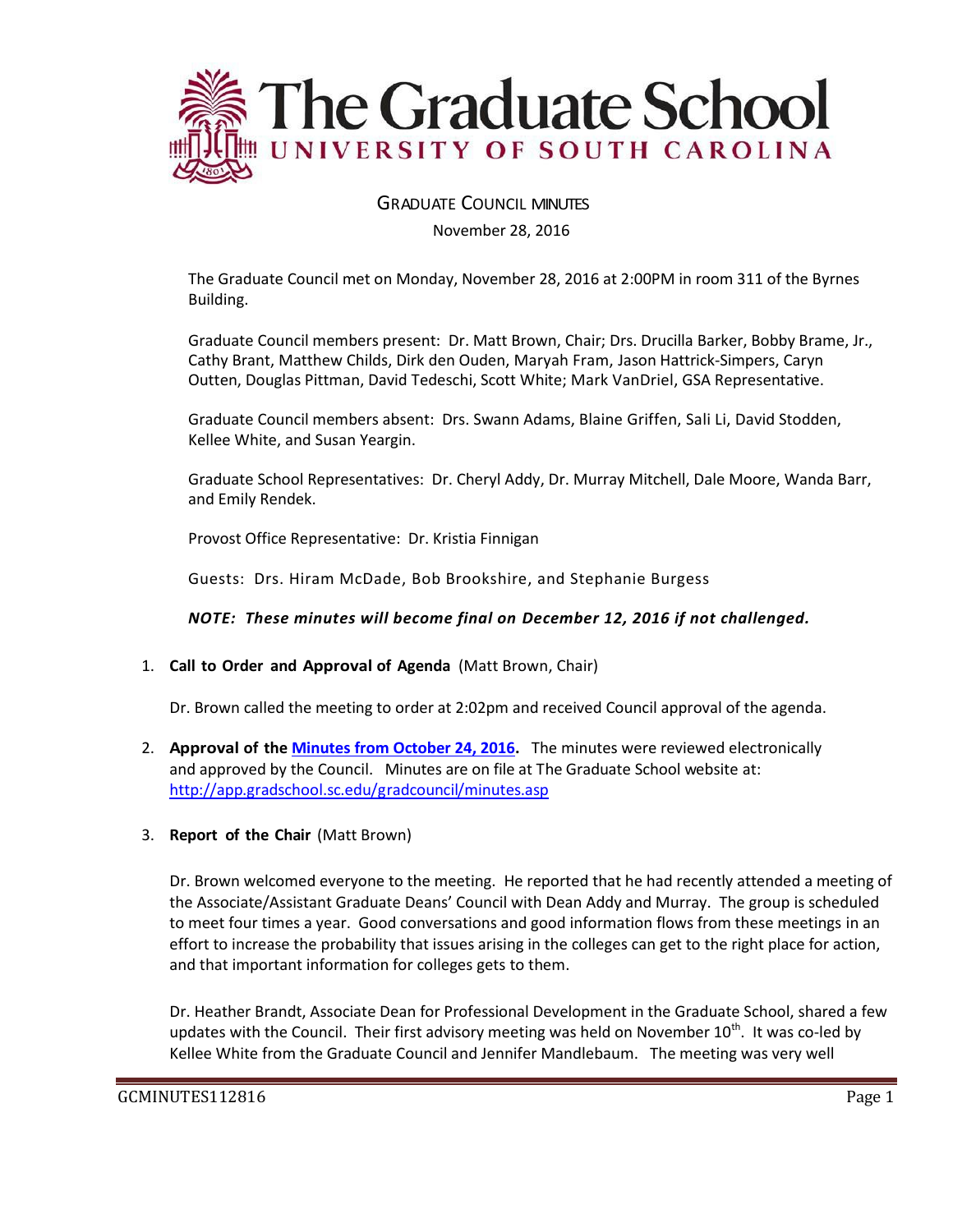attended and very productive. There is a lot of interest in bringing together unit level activities for professional development to coordinate efforts and to try to scale up those efforts. These meetings will occur quarterly and the next meeting is scheduled for February 2017. The intent is to make sure that anyone who graduates from USC with a graduate degree has the opportunity to develop various competencies.

The Graduate Civics Scholars Program is designed to offer an opportunity to graduate students at both the masters and doctorate level to participate in a program that helps to foster their work with community partners and agencies and engage in civic activity. This program has been led by Kirk Foster from Social Work and co-led by Allison Marsh from History. Starting in May, Lucy A. Ingram from Public Health and Allison Marsh will be leading that program. We really want your help as members of the Council in getting out information about the Graduate Civics Scholars Program. The deadline for applications will be January 31, 2017.

The Presidential Fellowship guidelines and deadlines will be coming out in the next week or so. The first deadline, as in the past, will be in January 2017, and this will be a cumulative process. Some adjustments have been made including a limit in how many submissions a program can enter. In the past they have received as much as eight submissions from one program. This is not what the Presidential Fellowship was designed for; so, the limit is now three submissions to take into account larger programs. Those three submissions will be ranked as in the past. The leader of this program, Scott White, will continue the focus on insuring diversity in the Presidential Fellows in terms of the programs and other characteristics. They have a real lack of representation from first generation college students. A lot of the past cohort submissions actually had parents who had graduate degrees. Stay tuned for more information.

## 4. **Report of the Dean of Graduate School** (Cheryl Addy)

Dr. Addy thanked Dr. Mitchell, Dr. Finnigan, and the Humanities and Sciences committees for all of the hard work that they put in this month as they reviewed and processed the great number of proposals. She also thanked GSA Representative Mark VanDriel for attending the meeting with President Pastides and commented that he represented well. She does expect that Mark will hear from President Pastides very soon.

Dr. Addy also announced that Dr. Finnigan, who has been faithful member of the Council, will be retiring at the end of January. She announced that Dr. Tena Crews has accepted the position. This position has been restructured as Associate Provost for Academic Programs and Director for Distributed Learning. She will officially begin in January but she has already been spending time with Dr. Finnigan to begin to learn some of what Dr. Finnigan has been doing. Thanks to Dr. Finnigan for her tremendous work with all of our course approval processes.

A broad message to take back to your departments that came up at the Associate and Assistant Deans meeting last week is about the frequent challenges of keeping everything up to date with policies and practices in making sure that we are keeping our bulletin entries updated, our student handbooks or websites updated. We need to make sure that we are appropriately addressing the issues about how our students progress. Some of the recent issues had to do with comprehensive exams (passing or not passing) and retakes. Since so many of you are graduate directors or have served as graduate directors, please make sure that you have covered yourself as to what will you do when a student does not pass the competency exam for the second time. Make sure your information is up to date. Think about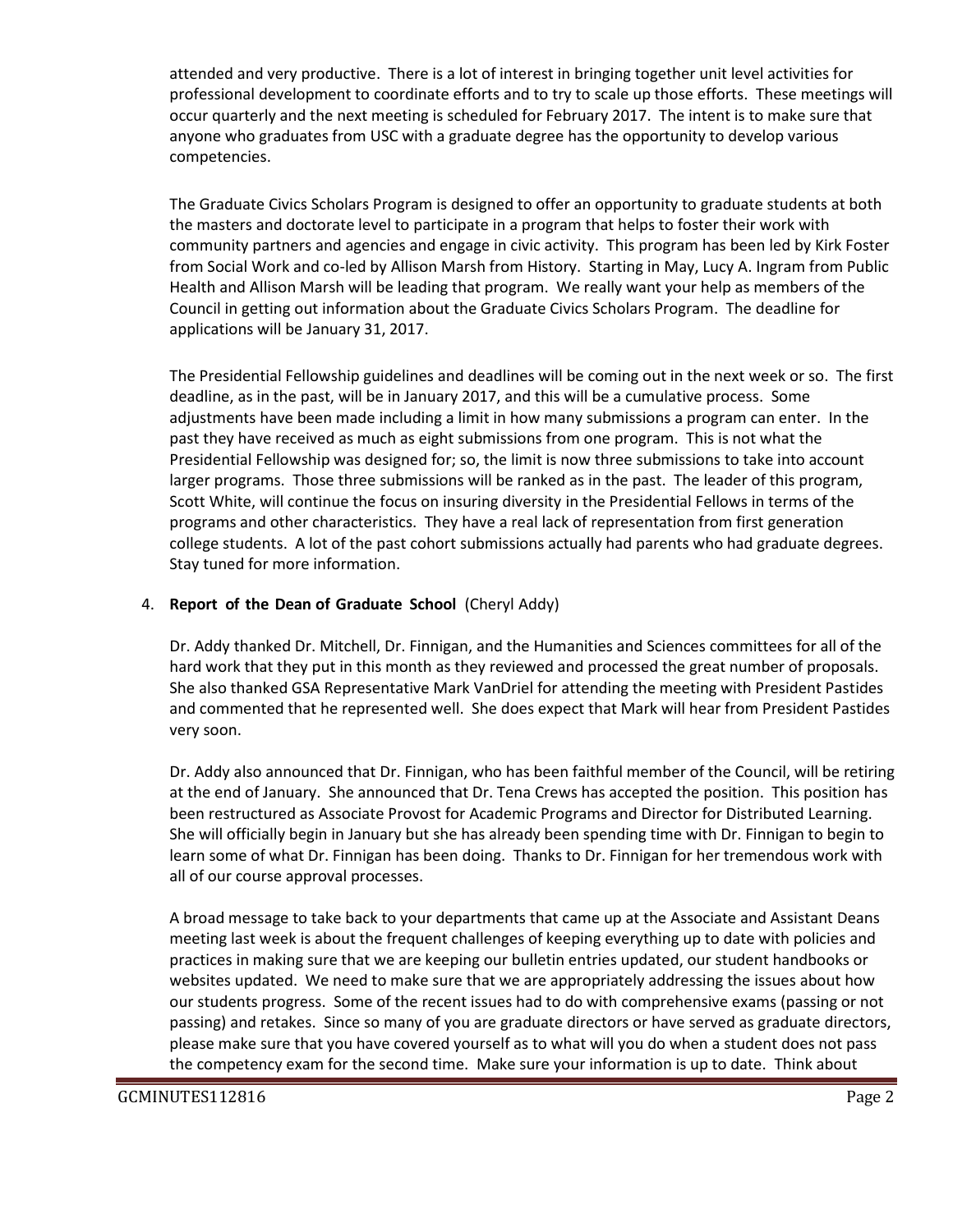those procedures and try to address things before they happen. As you are conducting your review, if you find challenges of not being able to find information in the bulletin or finding contradictory information, let the Council know.

#### 5. **Report of the Secretary of the Graduate Council / Associate Dean** (Murray Mitchell)

Dr. Mitchell stated that one thing that seems to be notably absent from many departments and colleges is a grievance, appeal and petition process. Every department and college should have one because if a student brings an issue to the Graduate Council, it will come to him initially before it reaches the Graduate Council. When this happens, he will look for evidence that the issue has been through the process within the program, department, and the college before the Graduate Council will see it. If you don't have one, you will be forced to make an emergency decision which won't be the most desirable way to deal with those kinds of things. Having a grievance, appeal and petition process in place would be helpful to have in a graduate handbook, on your website, or any number of places where people can access it; so, they know what to do in the event of a concern.

He also asked that Council members explore a way to report back to your colleagues what goes on in the Graduate Council meetings. Please don't just show them the agenda as few people want to read through it. The best way would be to share the key points or specific things that might directly pertain to a certain department or college. If you are not already sharing details with your Associate Dean or Dean, please find such a mechanism to share the pertinent points. In case your department has graduate related issues that the Council needs to hear about, your colleagues will know that you are the person to bring that forward to us. Making yourself visible within your program or college would be most helpful.

Dr. Mitchell also shared some relevant information that was discussed in the Associate/Assistant Graduate Dean meeting that colleagues, admins, and others in your programs need to know. In the past, the Graduate School required that Graduate Assistants be enrolled in classes before their hiring paperwork could be submitted, but that requirement was changed a few years ago. Please hire them now. Let the students know that they must enroll. Waiting to hire delays their paycheck and delays their being coded as a GA and having their bills correct. Once the semester begins, we will conduct an enrollment check to make sure they are enrolled. If they are not enrolled, we will let you know that they aren't enrolled. We will terminate if no enrollment takes place in a timely manner.

Special Enrollment (previously and also known as Z Status) is an enrollment exception for students who are ABD (All But Dissertation) or ABT (All But Thesis). If they have completed all of their coursework, they are eligible to apply for Special Enrollment. *International students are eligible for Special Enrollment*. It has been brought to our attention that some international students have been told that they must be enrolled for 9 hours even when they are ABD. This is not true. There is an additional form that they must complete with International Student Services (ISS), but they are eligible for Special Enrollment.

Graduate assistants can be hired for 20 hours per week. There is an appeal process to petition for an additional 5 hours per week, and 25 hours is the maximum number of hours per week that will be approved. It is our commitment and intent that they finish their degree. International students are not eligible to exceed 20 hours per week due to immigration regulations.

Please encourage your administrative personnel to purge their files and update their hard to find forms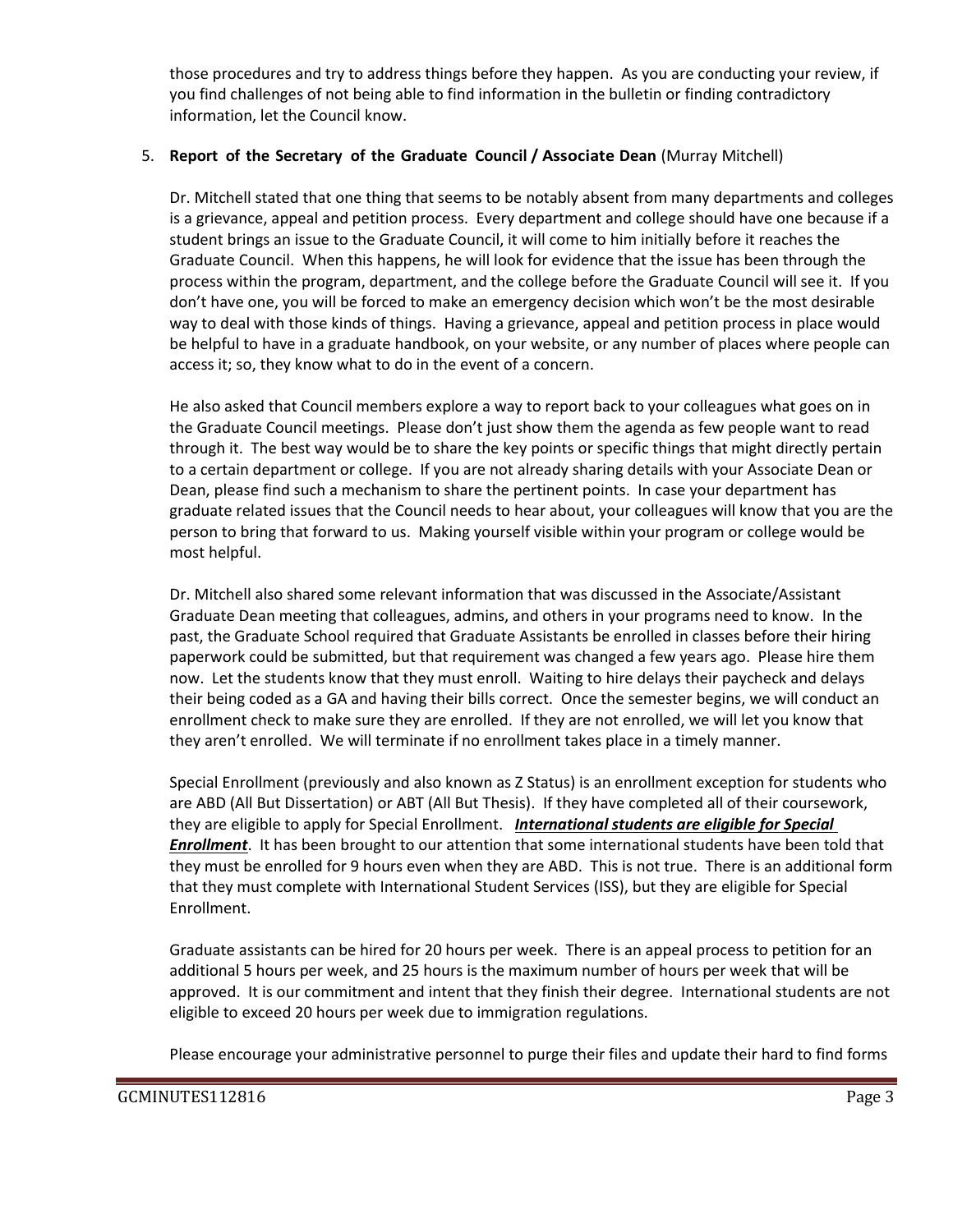(Change of Grade, Assignment of W, Make-up Grade of W, etc.). No forms now should require social security numbers. All forms now have been updated for use with Banner/USC ID numbers or VIP numbers to identify and track students. We are trying hard to purge all references to Social Security Numbers in an effort to increase data security for everyone in the Carolina Community.

He also wanted to thank Dr. Finnigan and the chairs and committee members for all of heavy lifting this time of the year with all of the processing to get updates in the new Bulletin by the end of the year.

The next Graduate Council meeting will take place on December  $12<sup>th</sup>$ , which is the same day as Commencement in the Koger Center for the Arts for the doctoral hooding, and additional ceremonies at the Colonial Life Arena in the afternoon. A request was made to adjust our meeting time from 2:00 to 1:00 pm so people will be able to make the afternoon ceremonies. The Council members present kindly agreed to modify this meeting time. Reminder notifications will be sent out regarding this change.

# 6. **Report of the Graduate Student Association Representative** (Mark VanDriel)

Mr. VanDriel reported that GSA will be holding special elections. Nominations will go out this week for filling the role of president. He encourages anyone who knows students who feel they might excel in this type of position to apply to run in this election. The more students involved the better. This is a great opportunity as this person will only be serving for half a year which will allow more time to devote to their work and gain great experience.

## 7. **Report of the Academic Policy and Practices Committee** (Dirk den Ouden)

Dr. den Ouden reported that they are collecting data on the international program development as it pertains to graduate students and he expects that they will begin talks and interviews after the holidays.

# 8. **Report of the 500/600 Level Courses, Distance Education and Special Courses** (Murray Mitchell)

This report is for information purposes only. No action is required. I participate in an ex officio capacity on two committees reporting to the Faculty Senate for undergraduate courses proposals. My assignment is to ensure that sufficient accommodations are made for 500 and 600 level classes to warrant the awarding of graduate credits.

A listing of 500/600 Level Courses receiving approval is below:

# **500/600 Courses**

**BIOL 541** (3) Biochemistry (Pre-requisite change) (Fall 2017) **BIOL 545** (3) Biochemistry/Molecular Biology I (Pre-requisite change) (Fall 2017) **BIOL 546** (3) Biochemistry/Molecular Biology II (Pre-requisite change) (Fall 2017) **BIOL 614** (3) Stem Cell Biology (New Course Proposal) (Fall 2017) **CHEM 545** (3) Physical Biochemistry (Pre-requisite change) (Fall 2017) **CHEM 550** (3) Biochemistry (Pre-requisite change) (Fall 2017) **CHEM 550L** (1) Biochemistry Lab (Pre-requisite change) (Fall 2017) **CHEM 555** (3) Biochemistry and Molecular Biology I (Pre-requisite change) (Fall 2017) **CHEM 556** (3) Biochemistry and Molecular Biology II (Pre-requisite change) (Fall 2017)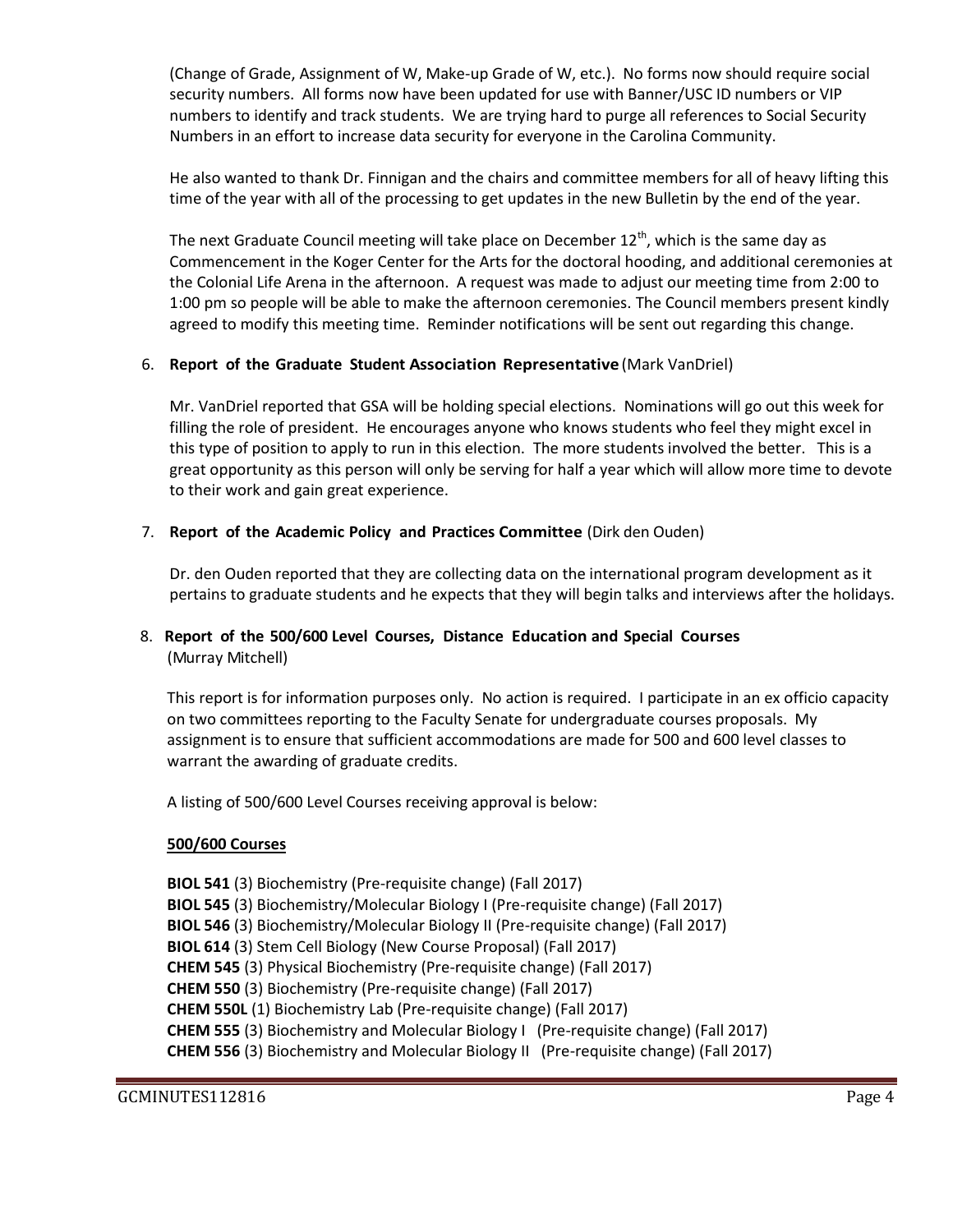**CSCE 517** (3) Computer Crime and Forensics (Pre-requisite change) (Fall 2017) **CSCE 518** (3) Ethical Hacking (New Course Proposal) (Fall 2017) **ECHE 567** (3) Process Safety, Health and Loss Prevention (Pre-requisite change) (Fall 2017) **ECHE 571** (3) Corrosion Engineering (Pre-requisite change – Fall 2017) **ECIV 588** (3) Design of Railway Bridges and Structures (Pre-requisite change – Fall 2017) **ECIV 590** (3) Special Topics in Civil and Environmental Engineering (New Course Proposal – 2017) **ECON 514** (3) The Economics of Terrorism (New Course Proposal) (Fall 2017) **EDEL 505** (3) Nature and Management of Elementary Classrooms (renumber to 305) (Fall 2017) **ELCT 541** (3) Sensors for Biomedicine (New Course Proposal) (Fall 2017) **HRTM 592** (1) Golf Tourism Consumer Services (New Course Proposal) (Fall 2017) **HRTM 593** (1) Golf Tourism Supervisory Skill (New Course Proposal) (Fall 2017) **HRTM 594** (1) Golf Tourism Leadership Skills (New Course Proposal) (Fall 2017) **ITEC 544** (3) Training Systems (Pre-requisite change – Fall 2017) **ITEC 545** (3) Integrated Information Technology (Pre-requisite change – Fall 2017) **ITEC 560** (3) Analysis and Applications of Project Management Software (Pre-requisite change – Fall 2017) **ITEC 562** (3) Advanced Web Support Systems (Pre-requisite change – Fall 2017) **ITEC 564** (3) Project Management for Information Systems (Pre-requisite change – Fall 2017) **ITEC 570** (3) Database Management and Administration (Pre-requisite change – Fall 2017) **ITEC 590** (3) Special Topics in Integrated Information Technology (Pre-requisite change—Fall 2017) **MGMT 590** (3) Special Topics in Management (New Course Proposal (Fall 2017) **MUSC 595** (2) Community Engagement Through Music (New Course Proposal – Fall 2017) **PHYS 502** (3) Quantum Physics II (Pre-requisite change) (Fall 2017) **PHYS 504** (4) Electromagnetic Theory (Pre-requisite change) (Fall 2017) **PHYS 506** (3) Thermal Physics & Statistical Mechanics (Pre-requisite change) (Fall 2017) **PHYS 510** (3) Digital Electronics (Pre-requisite change) (Fall 2017) **PHYS 511** (4) Nuclear Physics (Pre-requisite change) (Fall 2017) **PHYS 517** (3) Computational Physics (Pre-requisite change) (Fall 2017) **PHYS 522** (3) Biophysics Laboratory (Delete Course) (Summer 2017) **PHYS 541** (3) Advanced Experimental Physics I (New Course Proposal Spring 2018) **PHYS 542** (3) Advanced Experimental Physics II (New Course Proposal Fall 2018) **PSYC 503** (3) Psychology of Drug Use and Effects **PSYC 507** (3) Cognitive Neuroscience **PSYC 510** (3) Abnormal Behavior in Children (Title Change) (Fall 2017) **PSYC 560** (3) Advanced Physiological Psychology (Title Change and pre-requisite change) (Fall 2017) **PSYC 570** (3) Physiological Psychology Laboratory (Title Change and pre-requisite change) (Fall 2017) **PSYC 571** (3) Cognitive Neuroscience Laboratory **RETL 695** (3) Retailing Literature & Thought (Delete Course) (Spring 2018) **SOCY 513** (3) Life Course Demographics (Renumber and pre-requisite change-Fall 2017) **SPAN 500** (3) Contemporary Spain (Pre-requisite change, Fall 2017) **SPAN 518** (3) Introduction to Spanish Medieval Literature (Pre-requisite change, Fall 2017) **SPAN 524** (3) Renaissance and Golden Age Literature (Pre-requisite change, Fall 2017) **SPAN 534** (3) Nineteenth-Century Spanish Literature (Pre-requisite change, Fall 2017) **SPAN 538** (3) Twentieth-Century Spanish Literature (Pre-requisite change, Fall 2017) **SPAN 543** (3) Spanish-American Literature from the Independence through Modernism (Pre-requisite change, Fall 2017) **SPAN 555** (3) Spanish-American Literature from Modernism Through 1960 (Pre-requisite change, Fall 2017).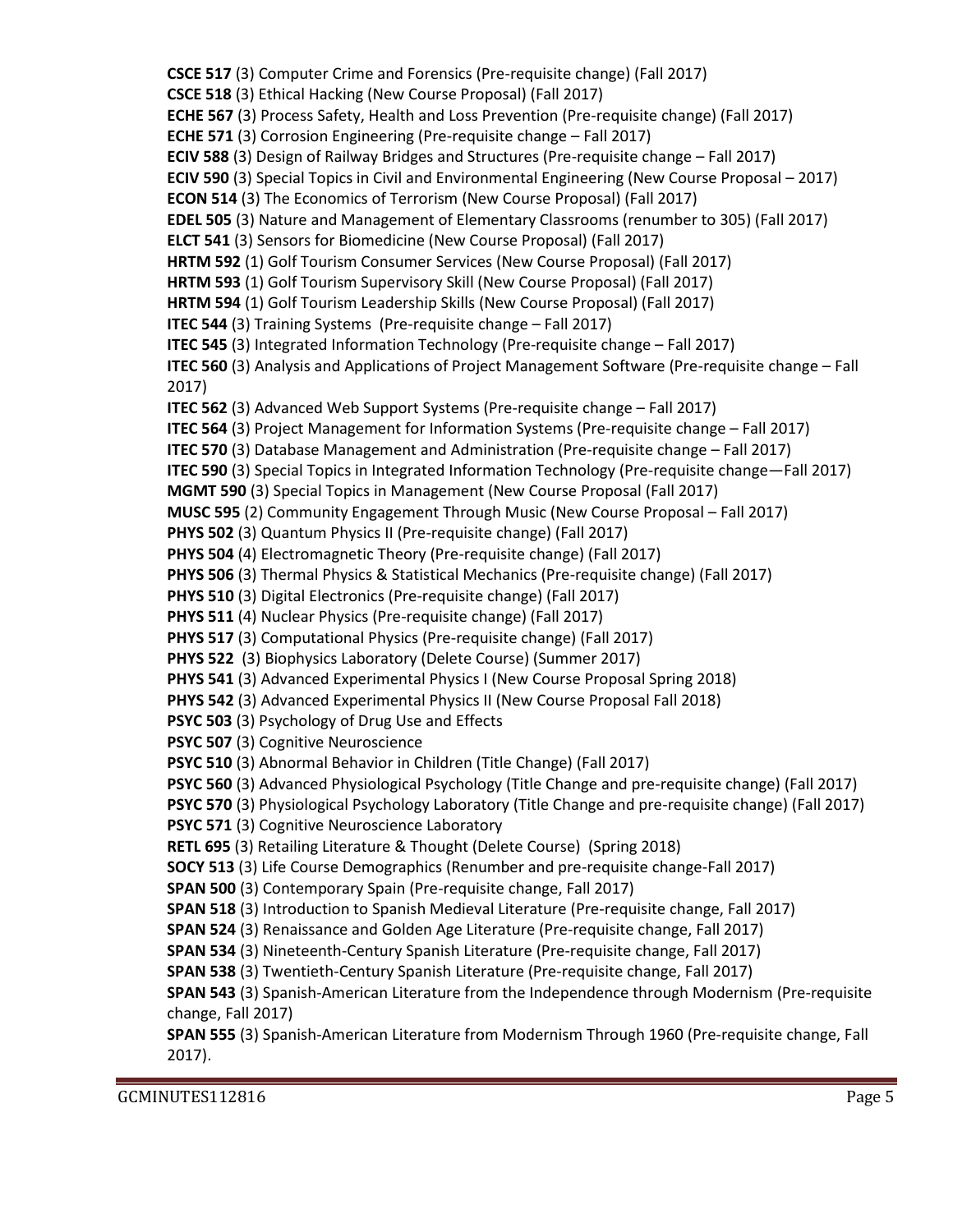The same ex officio responsibility applies to 500 and 600 level classes that will be offered via distance education.

# **Distance Education Delivery Courses**

**ENCP 605** (3) Principles of Engineering for Teachers (Spring 2017)  **SPTE 655** (3) Social Media in Live Entertainment and Sport (Spring 2017)

 The special topics courses below do require an endorsement by the Graduate Council. The Graduate Council members have entrusted to me the responsibility for reviewing proposed special topics courses to ensure the syllabus meets minimal expectations, to monitor for attention to proposals that may require endorsements from other content areas, and to try to monitor the extent to which these proposals are as intended (e.g., capitalizing on a unique opportunity to facilitate study on a topic, or, to explore the viability of a course for subsequent delivery as a 'permanent' course). When approved, proposals are forwarded to the Office of the Registrar for action. Topic numbers and titles are presented below. If anyone has questions about proposals, copies of the syllabus are available upon request.

#### **Special Topics Courses**

**ANTH 591** (3) Gender Issues in China (Spring 2017) **BADM 790** (3) Turnover and The Research Enterprise (Spring 2017) **BMEN 589** (3) Modeling of Cell Biology (Spring 2017) **CSCE 590** (3) Strategic Management of Information Systems (Spring 2017) **ENHS 592** (3) Oceans and Human Health: An Ecosystem and Public Health Perspective (Cross-listed with MSCI 599, Spring 2017) **ENHS 793** (3) Introduction to Nanoanalytics (Spring 2017) **ENVR 800** (3) Reinventing the Naturalist (Spring 2017) **EXSC 555** (3) How to Bust Exercise Myths: Evidence-Based Practice in Exercise Science (Spring 2017) **EXSC 555** (3) Planning and Development of the Explosive Athlete (Spring 2017) **FAMS 701** (3) Race and Media—Cross-listed with ENGL 765 (Spring 2017) **HPEB 792** (3) Advanced Public Health Communication: Theory & Methods (Spring 2017) **HPEB 792** (3) Cooking up a Storm: Food, Globalization, Localization, and Health in the South (Spring 2017) **IBUS 790** (3) International Innovation and Regional Clusters (Spring 2017) **MATH 599** (3) Quantitative Biology (cross-listed with BIOS 599; Spring 2017) **MSCI 599** (3) Data Collection and Analysis Methods in Marine Science (Spring 2017) **MUSC 726** (3) Passion and Requiem (Spring 2017) **SOWK 768** (3) Grant Writing (Spring 2017) **SOWK 768** (3) Health Aspects of Aging (Spring 2017) **SOWK 768** (3) Immigration Policy (Spring 2017) **SOWK 768** (3) International Social Work (Spring 2017) **SOWK 768** (3) Parenting Interventions (Spring 2017) **SOWK 768** (3) Youth and Substance Use (Spring 2017)

*The courses presented were unanimously approved by vote of the Graduate Council.*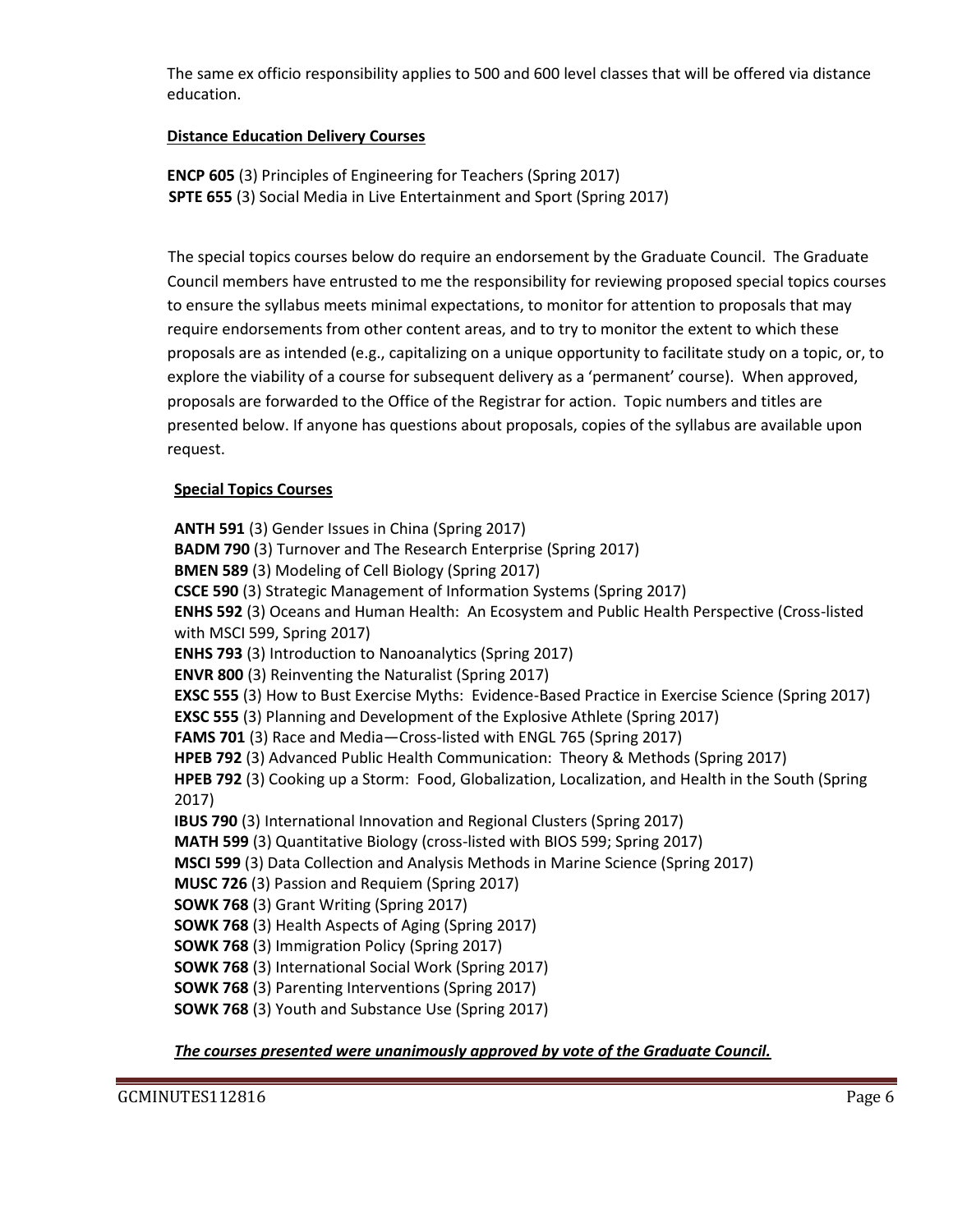#### 9. **Associate Graduate Faculty Nominations** (Murray Mitchell)

The following nominations have met published requirements for membership as Associate Graduate Faculty members. Files are available upon request. Action to endorse these nominations is required by the Graduate Council.

Name: Mary Foster Cox, Ph.D. Program: College of Nursing Term: Fall, 2016 – Fall, 2022

Name: Sabra Custer, D.N.P. Program: College of Nursing Term: Fall, 2016 – Fall, 2022

Name: Victoria H. Davis, D.N.P. Program: College of Nursing Term: Fall, 2016 – Fall, 2022

Name: Cristy DeGregory, Ph.D. Program: College of Nursing Term: Fall, 2016 – Fall, 2022

Name: Amy Dievendorf, D.N.P. Program: College of Nursing Term: Fall, 2016 – Fall, 2022

Name: Panyyiotis Doutis, Ph.D. Program: Department of Physical Education Term: Fall, 2016 – Fall, 2022

Name: Ronit Elk, Ph.D. Program: College of Nursing Term: Fall, 2016 – Fall, 2022

Name: Gwen Geidel, Ph.D. Program: School of the Earth, Ocean & Environment Term: Fall, 2016 – Fall, 2022

Name: Shelli Gibbs, D.N.P. Program: College of Nursing Term: Fall, 2016 – Fall, 2022

Name: Patrick Hickey, Dr. PH Program: College of Nursing Term: Fall, 2016 – Fall, 2022

Name: Deb McQuilkin, D.N.P.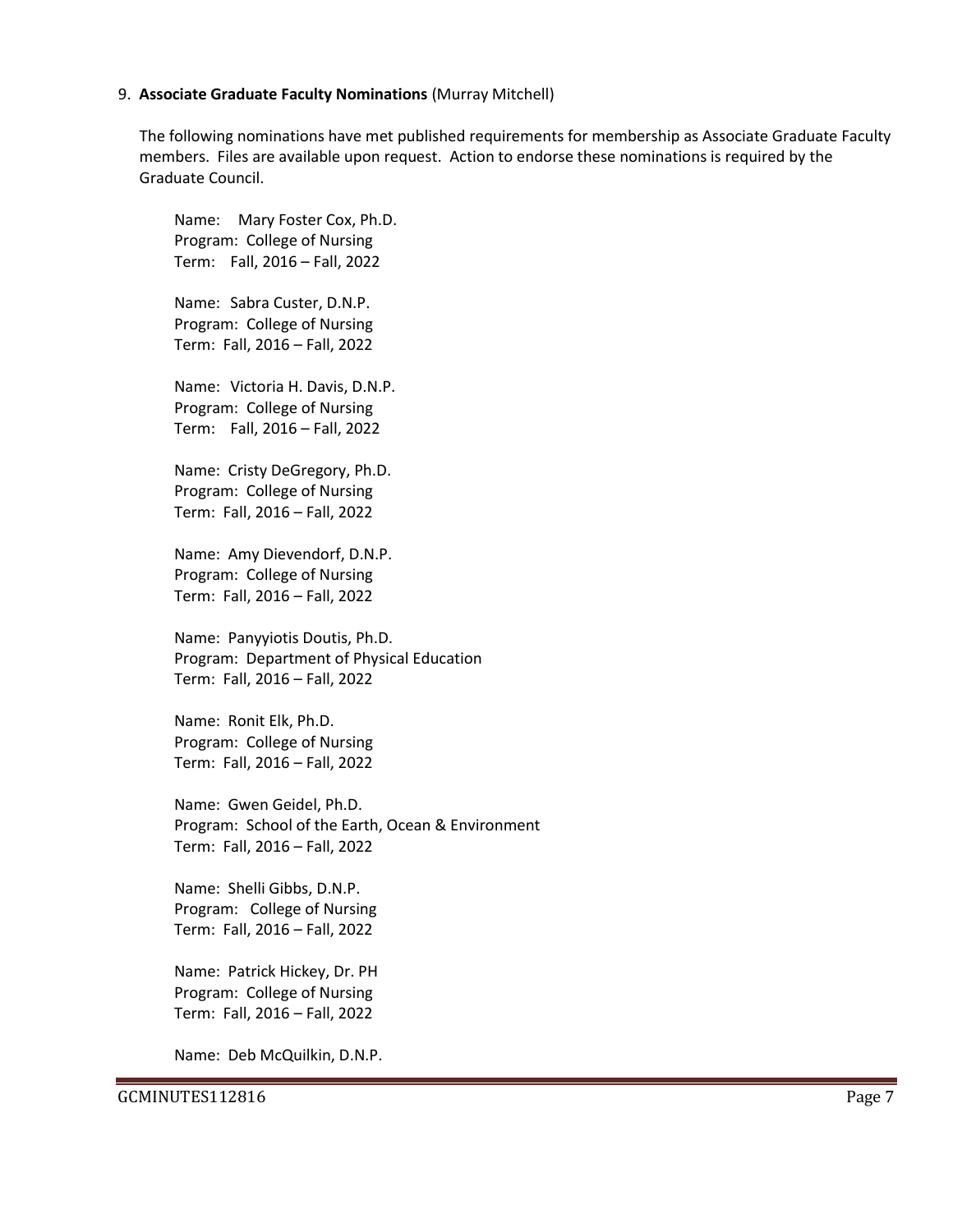Program: College of Nursing Term: Fall, 2016 – Fall, 2022

Name: Georgia L. Narsavage, Ph.D. Program: College of Nursing Term: Fall, 2016 – Fall, 2022

Name: Jennifer R. Pounelle, Ph.D. Program: Environment and Sustainability, SEOE Term: Spring, 2017 – Spring, 2023

Name: Alicia K. Ribar, Ph.D. Program: College of Nursing Term: Fall, 2016 – Fall, 2022

Name: Joynelle L. Rivers. D.Ed. Program: College of Nursing Term: Fall, 2016 – Fall, 2022

Name: Abbas, S. Tavakoli, Dr.PH Program: College of Nursing Term: Fall, 2016 – Fall, 2022

Name: Kelley Wilson, D.N.P. Program: College of Nursing Term: Fall, 2016 – Fall, 2022

#### *All nominations received unanimous support by the Graduate Council.*

#### 10. **Fellowships and Scholarships Committee** (Scott White)

No report at this time.

#### 11. **Report of Science, Math, and Related Professional Programs Committee** (David Tedeschi)

Below is a list of proposals reviewed by the Committee. Each curricular action can be viewed at this Public Agenda review site:<https://www.sc.edu/programproposal/gradagenda/?id=18>

At this Public Agenda link, the individual proposals are not live-linked, but agenda items are listed in alphabetical order. To view the full proposals, GC members and Committee Chairs still need to go to the Committee Review site, and filter for "Committees", then for the "Committee" called "Added to Grad Council agenda."

- **BIOL 711** (3) Structure and Function of Nucleic Acids, Arts and Sciences, CCP: Fall 2017
- **BIOL 717** (3) Biological Chemistry, Arts and Sciences, CCP: Fall 2017
- **CHEM 751** (3) Biosynthesis of Macromolecules, Arts and Sciences, CCP: Fall 2017
- **CHEM 752** (3) Regulation and Integration of Metabolism, Arts and Sciences, CCP: Fall 2017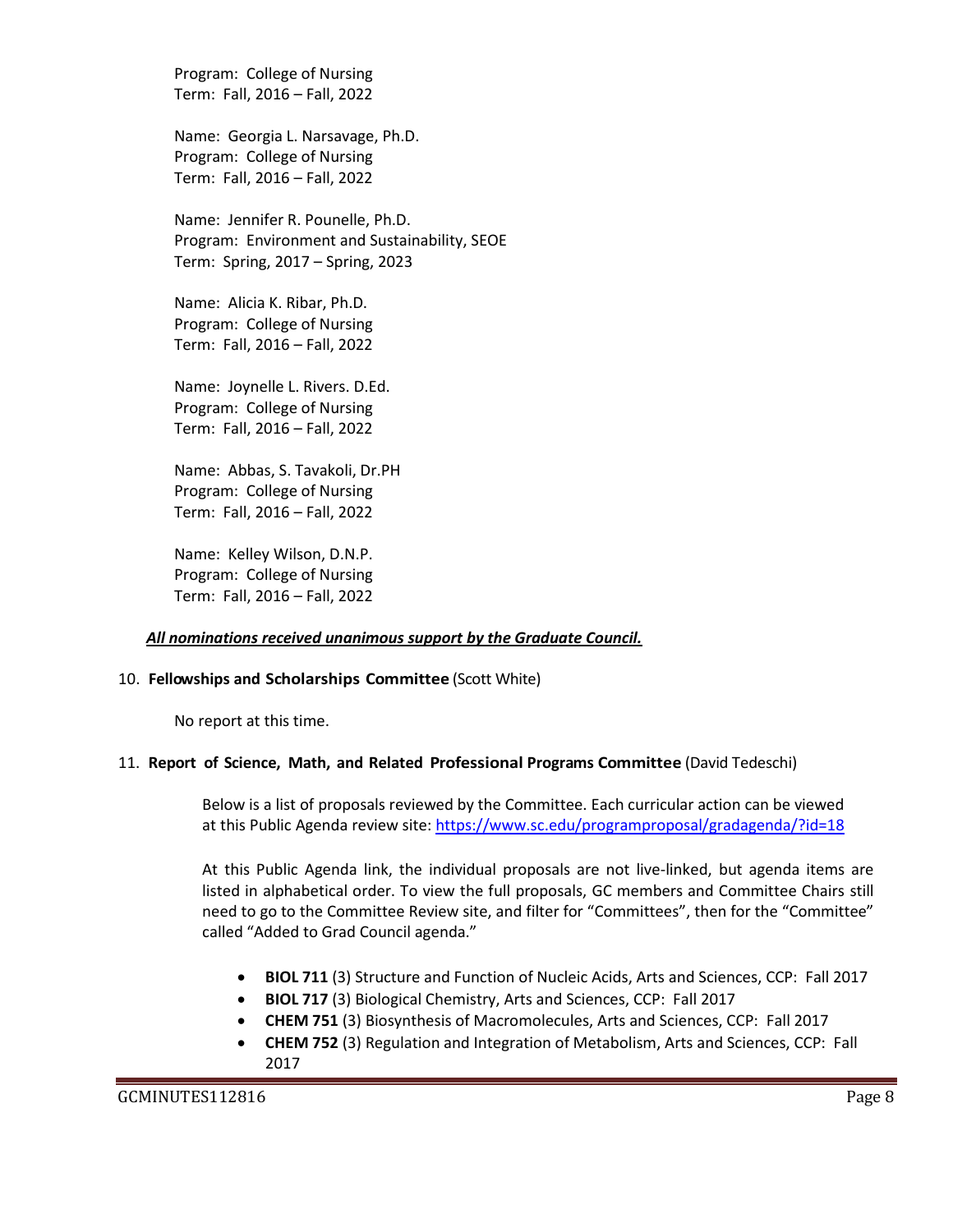- **CHEM 753** (3) Enzymology and Protein Chemistry, Arts and Sciences, CCP: Fall 2017
- **COMD 748** (2) Speech Pathology Management of Patients with Tracheostomy & Ventilator Dependency, Public Health, NCP: Spring 2018
- **ENHS Major / Degree Program**, Public Health, Change to Existing Program: Fall 2017
- **EPBO Major / Degree Program**, PhD in Epidemiology, Public Health, Change to Existing Program: Fall 2017
- **EPBO Major / Degree Program**, PhD in Biostatistics, Public Health, Change to Existing Program: Fall 2017
- **EPBO Major / Degree Program**, Dr.PH in Biostatistics, Public Health, Change to Existing Program: Fall 2017
- **EPID 700** (3) Introduction to Epidemiology, Public Health, CCP: Fall 2017
- **EXSC Major / Degree Program**, Public Health**,** Change to Existing Program: Fall 2017
- **HPEB Major / Degree Program**, Dr.PH in Health Promotion, Education, and Behavior, Public Health, Change to Existing Program: Fall 2017
- **HPEB Major / Degree Program**, PhD in Health Promotion, Education, and Behavior, Public Health, Change to Existing Program: Fall 2017
- **HSPM Dual Degree Program**, MPA/MPH dual degree, Public Health, New Program: Fall 2017
- **NURS Major / Degree Program,** Doctor of Nursing Practice, Nursing, Change to Existing Program: Fall 2017
- **NURS Major / Degree Program,** PhD in Nursing Practice, Nursing, Change to Existing Program: Fall 2017
- **NURS Academic Certificate,** Nursing Administration, Nursing, Change to Existing Program: Fall 2017
- **NURS 703** (3) Nursing Leadership Development, Nursing, Change to Existing Course: Fall 2017
- **NURS 737** (3) Seminar on Advanced Practice Roles, Nursing, Change to Existing Course: Fall 2017
- **NURS 761** (3) Neuroscientific Basis of Behavior and Psychopharmacological Treatment, Nursing, CCP: Fall 2017
- **NURS 897** (1-6) DNP Clinical Dissertation and Residency, Nursing, Change to Existing Course: DNP Project Preparation and Residency. Grading System will be T/U. Fall 2017.
- **PHYT Major / Degree Program**, Doctor of Physical Therapy, Public Health, Change to Existing Program: Fall 2017
- **STAT 770** (3) Categorical Data Analysis, Arts and Sciences, Change to Existing Course: Fall 2017

# *All proposals were unanimously approved by Graduate Council.*

# 12. **Report of the Humanities, Social Sciences, Education, and Related Professional Programs Committee** (Drucilla Barker)

Below is a list of proposals reviewed by the Committee. Each curricular action can be viewed at this Public Agenda review site:<https://www.sc.edu/programproposal/gradagenda/?id=18>

At this Public Agenda link, the individual proposals are not live-linked, but agenda items are listed in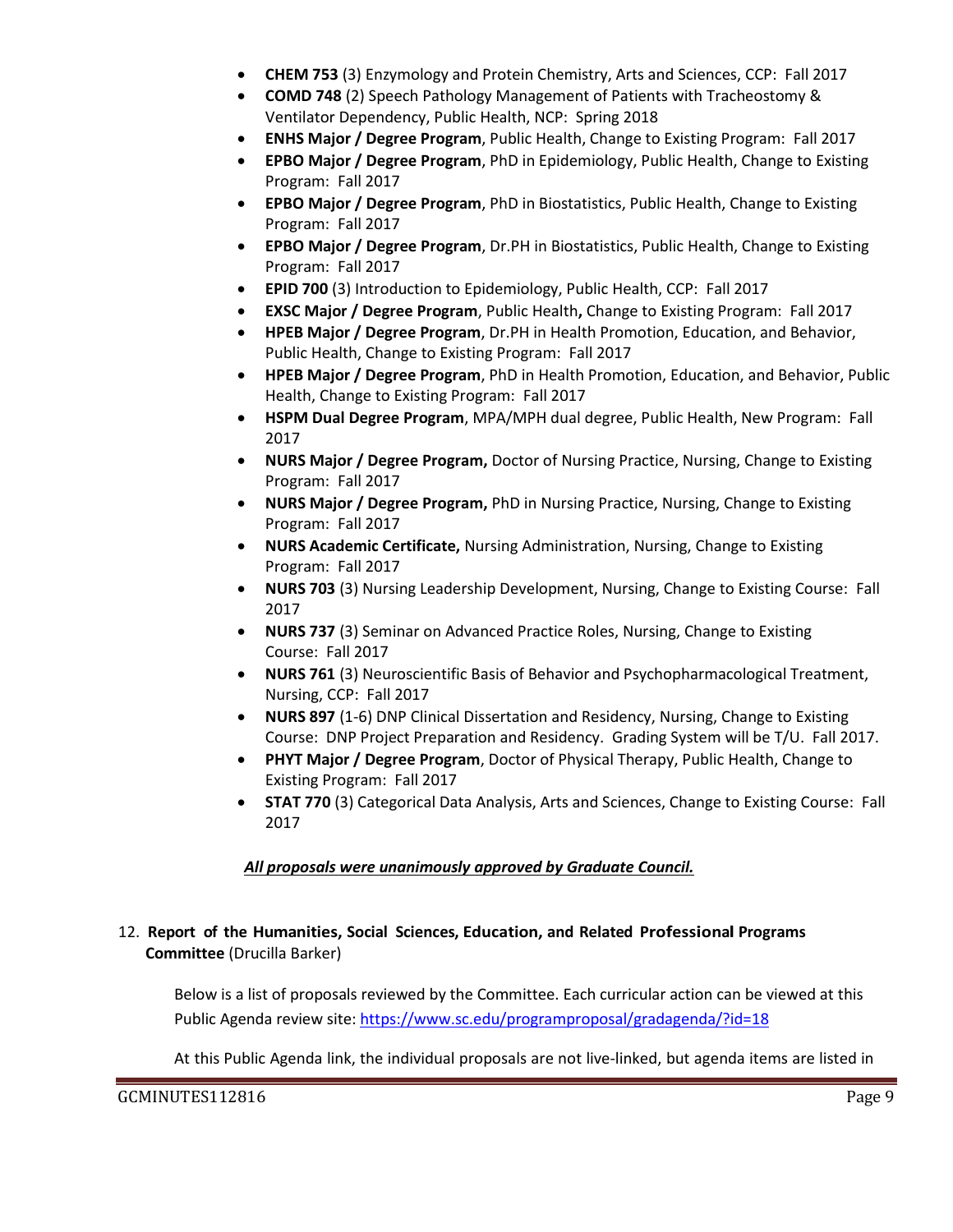alphabetical order. To view the full proposals, GC members and Committee Chairs still need to go to the Committee Review site, and filter for "Committees", then for the "Committee" called "Added to Grad Council agenda."

- **BADM Academic Certificate**, Business, Change Program: Fall 2017
- **CRIM Academic Certificate,** Criminal Justice Leadership Certificate, Arts and Sciences, Terminate Program: Fall 2017
- **HRSM 700** (3) Quantitative Methods in HRSM, HRSM, NCP: Fall 2017
- **HRSM 788** (3) Applied Research in HRSM, HRSM, CCP: Fall 2017
- **HRTM Major / Degree Program**, PhD in Hospitality Management, HRTM, Change to Existing Program: Fall 2017
- **HRTM 781** (3) Seminar on the Olympic Games, HRTM, NCP: Fall 2017
- **HRTM 890** (3) Pedagogy in Hospitality and Tourism Management, HRTM, NCP: Spring 2017
- **IBUS 720** (3) International Entrepreneurship, Business. NCP: Spring 2017
- **ITEC Major / Degree Program,** Health Information Technology, MHIT, HRSM, Program Change**:** Fall 2017
- **ITEC 748 (3)** HRSM, Change to Existing Course: Fall 2017
- **JOUR Major / Degree Program**, MA in Journalism, Information and Communications, Program Change: Fall 2017
- **JOUR Major / Degree Program**, PhD in Mass Communications, Information and Communications, Program Change: Fall 2017
- **JOUR Major / Degree Program**, MMC in Journalism and Mass Communications, Information and Communications, Program Change: Fall 2017
- **JOUR Major / Degree Program**, MMC In Journalism and Mass Communications, Information and Communications, Program Change: Fall 2017
- **JOUR 705** (3) Integrated Communications Principles, Information and Communications, CCP: Fall 2017
- **JOUR 715** (3) Integrated Communications Strategies, Information and Communications, CCP: Fall 2017
- **JOUR 717** (3) Methods in Content Analysis Research, Information and Communications, NCP: Spring 2017
- **JOUR 725** (3) Integrated Communication Campaigns, Information and Communications, CCP: Fall 2017
- **JOUR 750** (3) Foundations of Multimedia Journalism, Information and Communications, NCP: Fall 2017
- **MGMT 719** (3) Management of Compensation**,** Business, Change to Existing Course: Fall 2017
- **MUSC**, Community Engagement, Music, New Program: Fall 2017
- **PHIL Major / Degree Program**, Philosophy, M.A., Arts and Sciences, Change to Existing Program: Fall 2017
- **PHIL Major / Degree Program**, Philosophy, Ph.D., Arts and Sciences, Change to Existing Program: Fall 2017
- **POLI Major / Degree Program**, MA in International Studies, Arts and Sciences, Change to Existing Program: Fall 2017
- **RFMR Major / Degree Program**, Retailing, M.R., HRSM, Change to Existing Program: Fall 2017